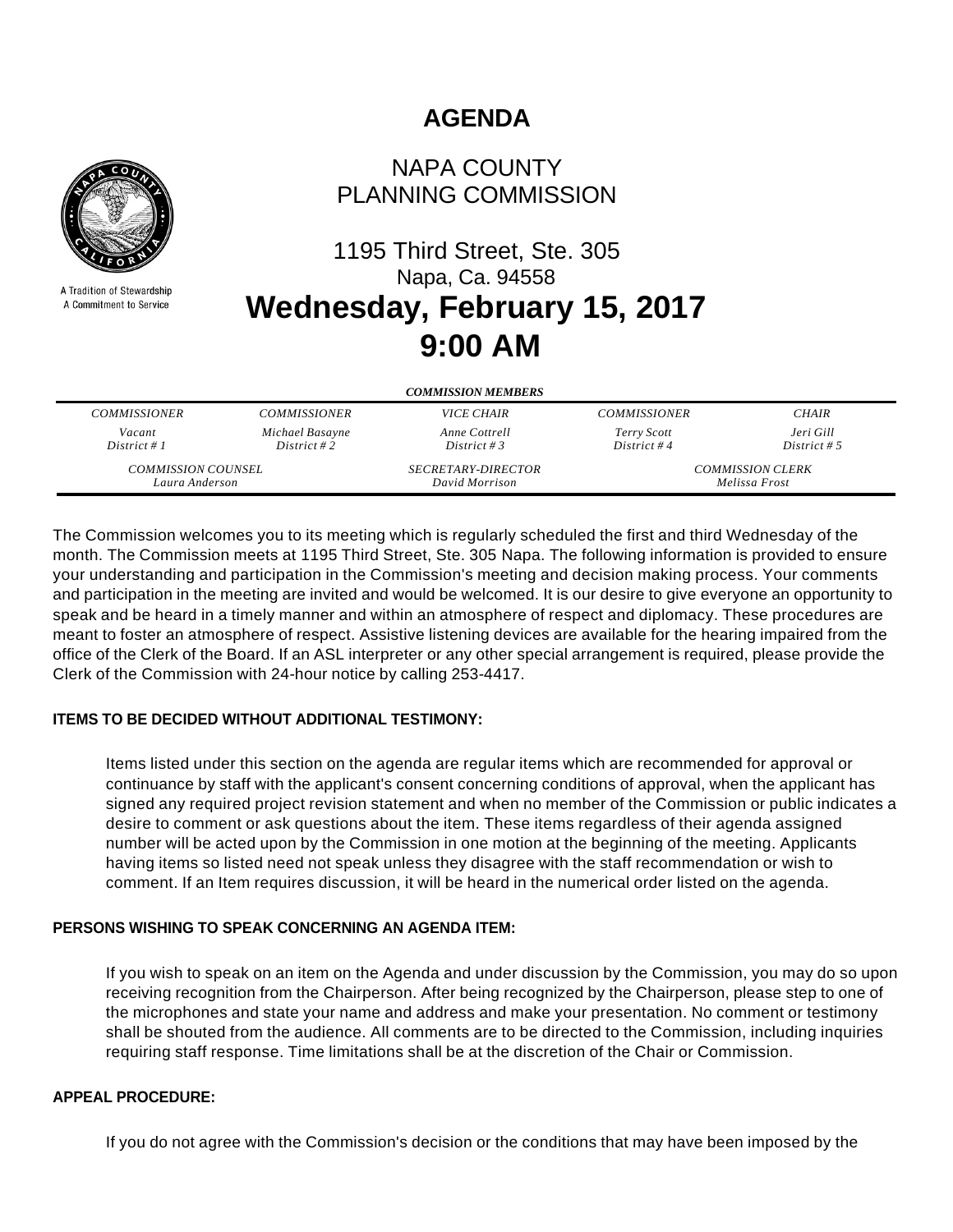Commission in approving an agenda item, you may appeal the Commission's action to the Napa County Board of Supervisors. Appeals may be limited to those issues raised at the public hearing relating to the agenda item or to written correspondence delivered to the Planning Commission at or prior to the public hearing. For additional information concerning the County's Ordinance requirements for filing an appeal or to obtain the required forms to file an appeal, please stop at the front counter in the County Executive Office/Clerk of the Board, 1195 Third Street, Suite 305 in Napa. If you have any question concerning the appeals procedure, please call (707) 253 4580 and request assistance.

All materials relating to an agenda item for an open session of a regular meeting of the Planning Commission which are provided to a majority or all of the members of the Commission by Commissioners, staff or the public within 72 hours of but prior to the meeting will be available for public inspection, at the time of such distribution, in the office of the Clerk of the Planning Commission, 1195 Third Street, Suite 210, Napa, California 94559, Monday through Friday, between the hours of 8:00 a.m. and 5:00 p.m., except for County holidays. Materials distributed to a majority or all of the members of the Commission at the meeting will be available for public inspection at the public meeting if prepared by the members of the Commission or County staff and after the public meeting if prepared by some other person. Availability of materials related to agenda items for public inspection does not include materials which are exempt from public disclosure under Government Code sections 6253.5, 6254, 6254.3, 6254.7, 6254.15, 6254.16, or 6254.22.

**Agenda available on line at www.countyofnapa.org**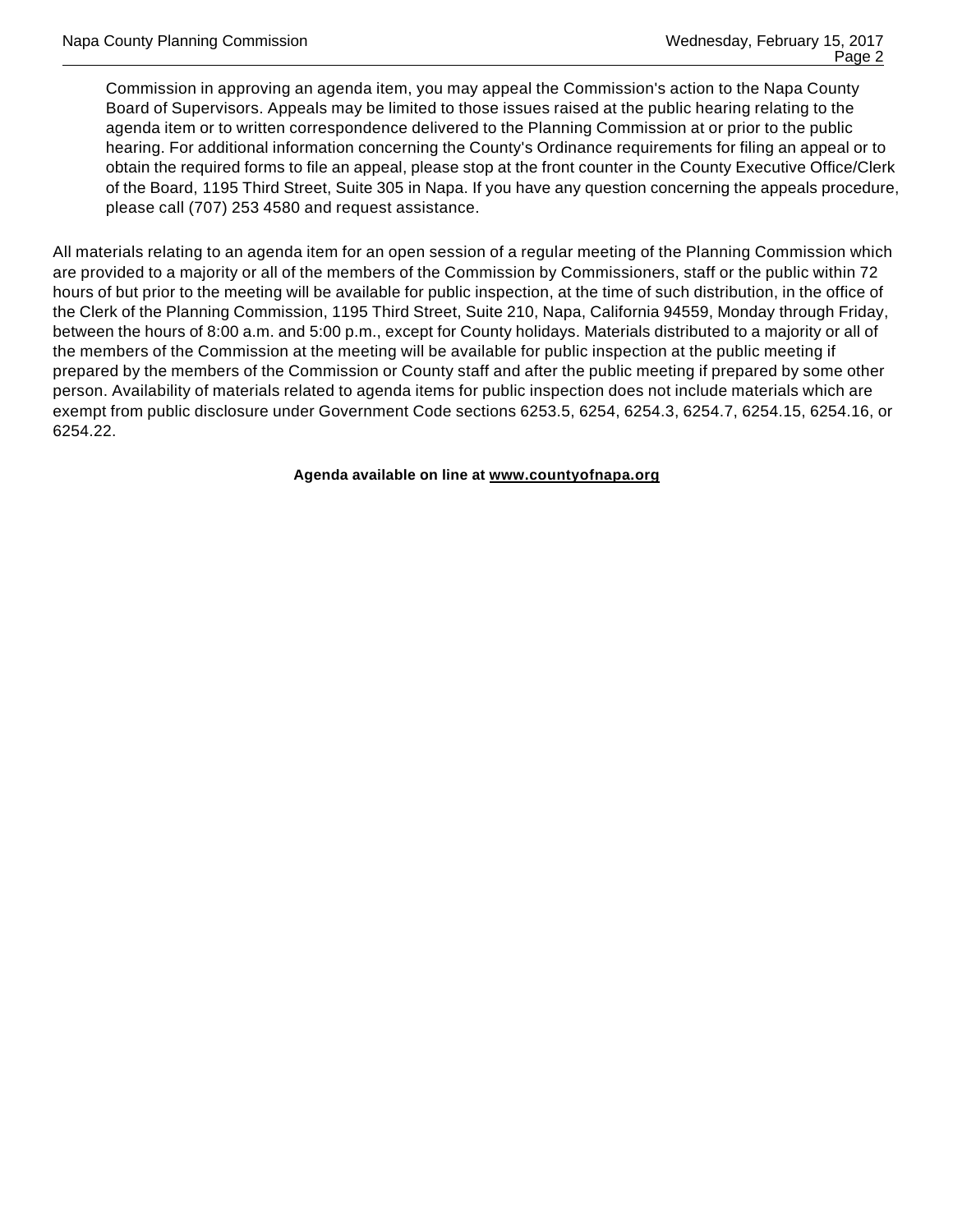## **1. CALL TO ORDER / ROLL CALL**

#### **2. PLEDGE OF ALLEGIANCE**

#### **3. CITIZEN COMMENTS AND RECOMMENDATIONS**

The Commission invites Citizen comments and recommendations concerning current issues and future prospects of a planning nature which are within the jurisdiction of the Planning Commission. Anyone who wishes to speak to the Commission on such a matter, if it is not on the agenda, may do so at this time.

#### **4. APPROVAL OF MINUTES**

Clerk of the Commission requests approval of Minutes for the meeting held on: February 1, 2017 (All Commissioners present)

#### **5. DIRECTOR'S REPORT**

- BOARD OF SUPERVISORS ACTIONS
- OTHER DEPARTMENT ACTIVITIES
- **6. AGENDA REVIEW**
- **7. DISCLOSURES**

#### **8. PUBLIC HEARING ITEMS**

#### **A. PD PROPERTIES, LLC/FLYNNVILLE WINE COMPANY/USE PERMIT NO. P12-00222-UP & VARIANCE NO. P12-00223-VAR**

**CEQA Status**: Consideration and possible adoption of a Mitigated Negative Declaration and Mitigation Monitoring and Reporting Program (MMRP). According to the proposed Mitigated Negative Declaration, the proposed project would not have any potentially significant environmental impacts after implementation of mitigation measures. Mitigation measures are proposed for the areas of biological resources, noise and transportation/traffic. The project site is not included on a list of hazardous materials sites compiled pursuant to Government Code Section 65962.5.

**Request:** Approval of a Use Permit to construct a new winery with a production capacity of 60,000 gallons per year with the following characteristics: (a) construct two buildings, totaling 24,210 square feet in area; (b) demolish five existing buildings totaling 21,450 square feet; (c) tours and tastings by appointment only for a maximum of 25 persons per day; (d) establish a marketing program to permit six (6) events per year with a maximum of 25 guests, six (6) events per year with a maximum of 50 guests, and three (3) events per year with a maximum of 100 guests; (e) 15 employees; (f) hours of operation from 8:00 AM to 8:00 PM (production hours, except during harvest) and 10:00 AM to 6:30 PM (visitation hours), 7-days a week; (g) parcel merger of APNs: 020-320-003; 020-320-006; 020-320- 009; 020-320-015; 020-320-016; and 020-170-012 to establish a minimum parcel size of 10 acres; (h) variance (P12-00223) to allow construction of the winery buildings at 150-feet from State Highway 29 (within the 600-foot setback), at 78-feet from Maple Lane (within the 300-foot setback), and at 84 feet from Ida Lane (within the 300-foot setback); and (I) related winery facilities and infrastructure. The project is located on a proposed 10.09 acre parcel within the Agricultural Watershed (AW) and Agricultural Preserve (AP) zoning districts and accessed via a private driveway located off Maple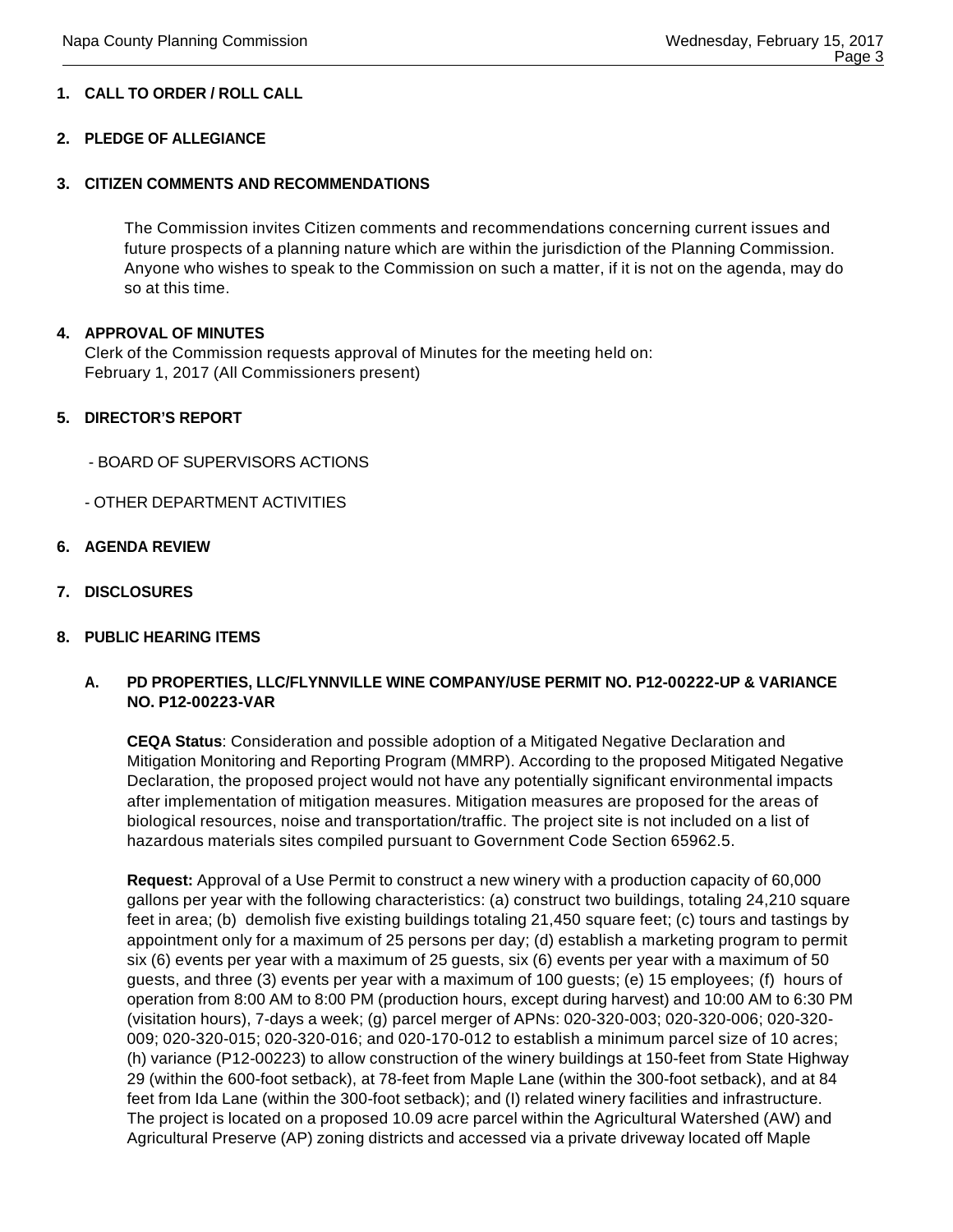Lane; 1184 Maple Lane, Calistoga, CA 94515; APNs: 020-320-003; 020-320-006; 020-320-009; 020- 320-015; 020-320-016; and 020-170-012.

**Staff Recommendation:** Adopt the Mitigated Negative Declaration and approve the Variance and Use Permit, as conditioned.

**Staff Contact:** Jason R. Hade, AICP, Planner III, (707) 259-8757 or jason.hade@countyofnapa.org

**Applicant Contact:** Tom Faherty, 1560 Railroad Avenue, St. Helena, CA, (707) 963-1466

#### **B. SOUTH WHITEHALL LANE DEVELOPMENT, LLC / WHL WINERY / USE PERMIT (P15-00215-UP) & ROAD AND STREET STANDARDS EXCEPTION REQUEST**

**CEQA Status**: Consideration and possible adoption of a Negative Declaration. According to the proposed Negative Declaration, the proposed project would not have any potentially significant environmental impacts. The project site is not included on a list of hazardous materials sites compiled pursuant to Government Code Section 65962.5.

**Request:** Approval of a Use Permit to allow the construction of a new 10,000 gallon winery with the following characteristics: (a) a new 6,812 sq. ft. winery building with an 1,230 sq. ft. unenclosed covered crush pad area, bottling to be handled by a mobile bottling service on an as needed basis within the unenclosed crush pad area; (b) a 384 sq. ft. pump house and trash enclosure; (c) on-site parking for two (2) vehicles; (d) a new driveway adjoining the west property line; (e) fewer than 10 full and part time employees; (f) hours of operation from 6:00 AM to 6:00 PM, seven days per week; (g) four (4) water storage tanks with a capacity of 10,000 gallons each for fire protection, domestic and irrigation; and (h) Installation of a wastewater treatment system. No tours and tastings or marketing events are proposed. The request also includes an exception to the County's Road and Street Standards (RSS) to allow widths of less than 22-feet for two existing portions of the South Whitehall Lane shared access drive. The project is located on a 19.97-acre parcel within the Agricultural Preserve (AP) zoning district on the southeast side of South Whitehall Lane (a shared private access drive), approximately 630-feet west of the bend in the road or approximately 0.6 miles south of Whitehall Lane. 1561 South Whitehall Lane, St. Helena, CA 94574. APN: 027-460-013.

**Staff Recommendation:** Adopt the Negative Declaration and approve the Use Permit, as conditioned.

**Staff Contact:** Sean Trippi, Project Planner, (707) 299-1353 or sean.trippi@countyofnapa.org

**Applicant Contact:** Donna B. Oldford, Plans4Wine, 2620 Pinot Way, St. Helena, CA 94574, (707) 963-5832

#### **C. ARCHANGEL INVESTMENTS, LLC / BALDACCI FAMILY VINEYARDS / USE PERMIT (P15-00422) & VIEWSHED (P16-00295)**

**CEQA Status**: Consideration and possible adoption of a Negative Declaration. According to the proposed Negative Declaration, the proposed project would not have any potentially significant environmental impacts. The project site is not included on a list of hazardous materials sites compiled pursuant to Government Code Section 65962.5.

**Request:** Approval of a use permit to allow an increase of the production capacity of the existing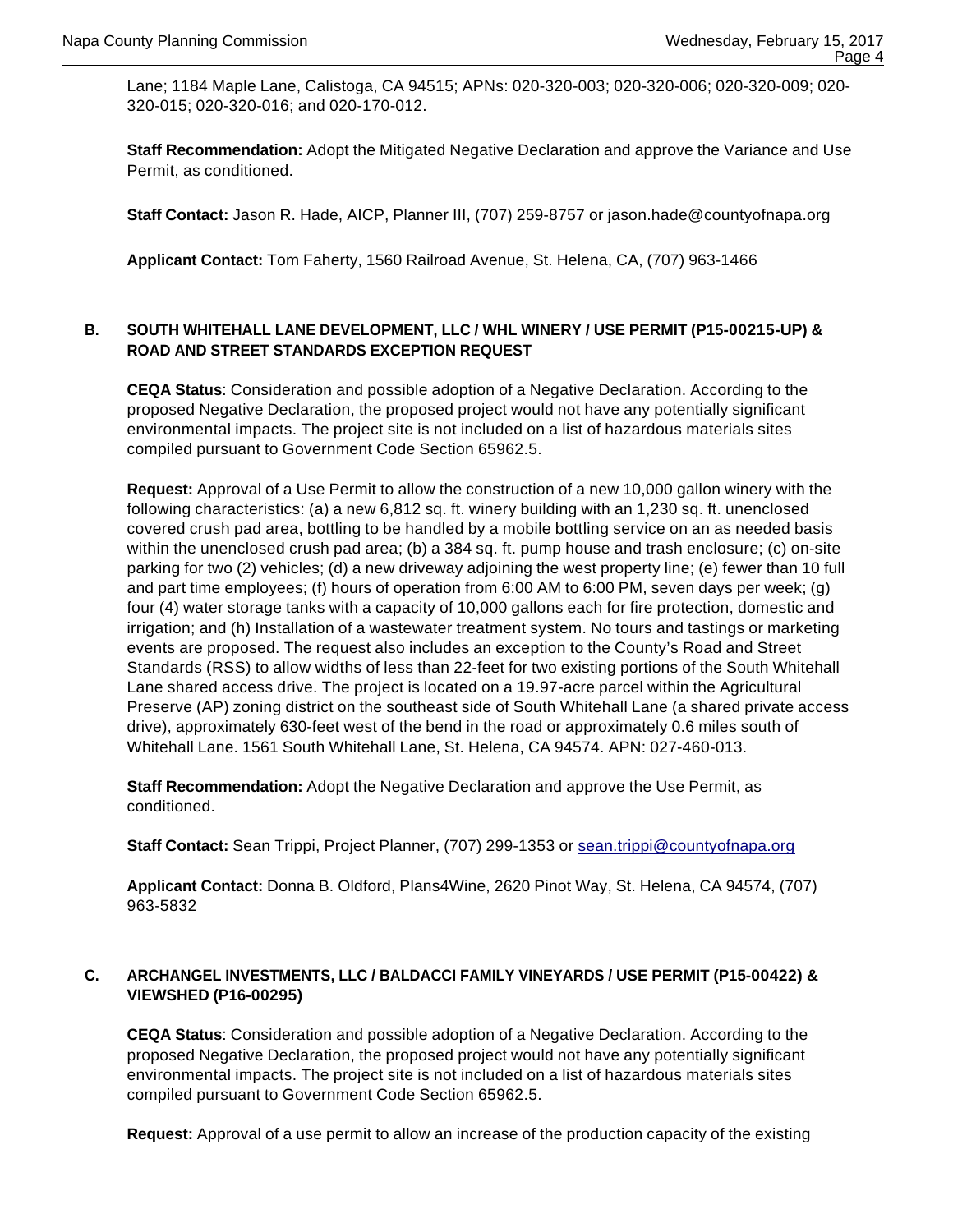winery from 20,000 gallons to 40,000 gallons per year with the following characteristics: (a) construction of a new 2,619 sq. ft. production building with an enclosed crush pad area, bottling to be handled by a mobile bottling service on an as needed basis within the enclosed crush pad area; (b) conversion of the existing 1,345 sq. ft. winery building to an administrative building and the construction of a 3,510 sq. ft. addition for hospitality use; (c) construction of an 11,031 sq. ft. addition to the existing 7,613 sq. ft. cave area; (d) on-premises consumption of wines produced on site in the tasting room and outdoor hospitality area in accordance with Business and Professions Code Sections 23358, 23390 and 23396.5; (e) increase previously approved on-site parking from 6 to 16 spaces; (f) relocation of two (2) existing water storage tanks; (g) relocation of the entrance to the winery through an adjoining property at 6171 Silverado Trail (APN 031-220-015) with a new driveway connection to the winery; (h) tours and tastings by appointment only for 100 persons per day; (i) establishing a marketing program with catered food to host two events per month for up to 30 persons, four events per year for up to 100 persons, and six events per year for up to 50 persons; (j) up to 10 full and part time employees (currently approved for one part-time employee); (k) hours of operation, seven days a week: production 7:00 AM to 3:30 PM (non-harvest), 7:00 AM to 6:00 PM (harvest) and visitation 10:00 AM to 4:00 PM (existing winery has approved hours 8 A.M to 5 P.M., 5 days per week); and (l)wastewater treatment systems. The request also includes a viewshed application to address construction of the production building on slopes of 15% or greater. The winery is located on a 28.7 acre parcel on the west side of Silverado Trail, approximately ½-mile south of the Silverado Trail/Yountville Cross Road intersection. A new driveway is proposed on an adjoining 2.0 acre parcel under the same ownership. 6236 Silverado Trail (winery) & 6171 Silverado Trail (driveway), Napa, CA 94558. APN's: 031-230-006 (winery) & 031-220-015 (driveway).

**Staff Recommendation:** Adopt the Negative Declaration and approve the Viewshed and Use Permit applications as conditioned.

**Staff Contact:** Sean Trippi, Project Planner, (707) 299-1353 or sean.trippi@countyofnapa.org

**Applicant Contact:** Douglas Thornley, Gould Evans, 95 Brady Street, San Francisco, CA 94103, (415) 503-1411

#### **9. ADMINISTRATIVE ITEMS**

**A. COMMITTEE APPOINTMENTS FOR THE CALENDAR YEAR 2017 Request:** Annual appointments and reappointments of Commission members to Ad Hoc and Standing Committees.

**Staff Contact:** Melissa Frost 299-1380 or melissa.gray@countyofnapa.org

#### **10. DEPUTY DIRECTOR'S REPORT**

- DISCUSSION OF ITEMS FOR THE **FEBRUARY 22, 2017 SPECIAL MEETING**
- CODE COMPLIANCE REPORT
- ZONING ADMINISTRATOR ACTIONS
- OTHER PENDING PROJECTS' STATUS